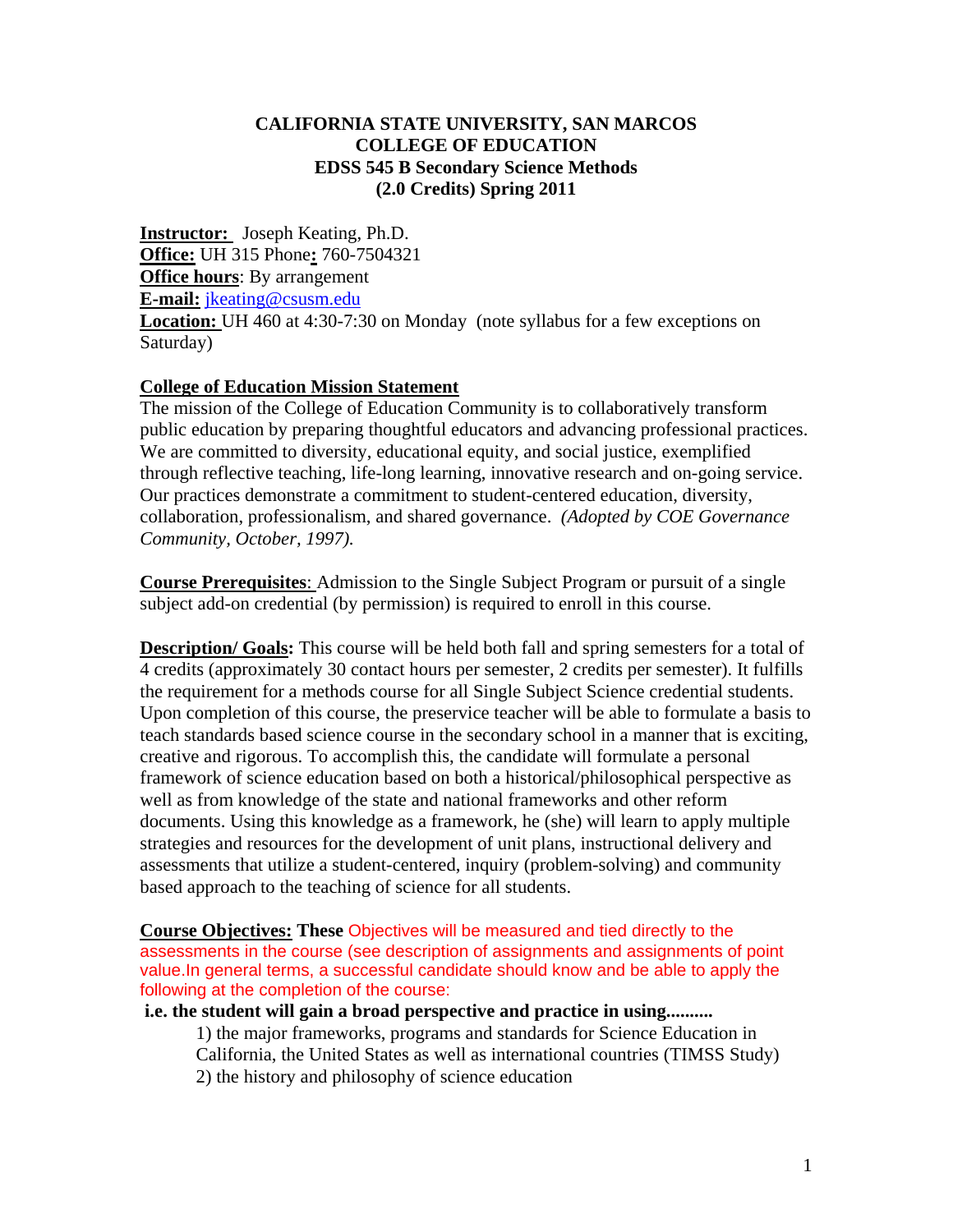3) diverse resources, materials available for science education including texts, lab manuals as well as technological and community related resources

4) methods of safe and effective science teaching

5) methods of integrating technology into science teaching,

6) Effective methods in various teaching strategies such as expository teaching; inquiry-based learning; the use of open-ended laboratory experiences; community or field based science

7) effective and diverse assessments including both formative/summative authentic and traditional;

8) enrichment activities that involve students in applying science and go beyond the standard curriculum

9) strategies of planning of science curricula as well as specific strategies for the integration of other disciplines (interdisciplinary curriculum).

10) inclusive science education strategies including SDAIE that enhance the science curriculum for all learners.

11) Application of teacher designed and led research called action research with the purpose of improving practice.

# **Teacher Performance Expectation (TPE) Competencies:**

This course is designed to help teachers seeking the Single Subject Credential to develop the skills, knowledge, and attitudes necessary to assist schools and district in implementing an effective program for all students. The successful candidate will be able to merge theory and practice in order to realize a comprehensive and extensive educational program for all students. The following TPE is addressed in this course: TPE 1B: Subject specific pedagogical skills

#### *California Teacher Performance Assessment (CalTPA)*

Beginning July 1, 2008 all California credential candidates must successfully complete a state-approved system of teacher performance assessment (TPA), to be embedded in the credential program of preparation. At CSUSM this assessment system is called the CalTPA or the TPA for short.

To assist your successful completion of the TPA a series of informational seminars are offered over the course of the program. TPA related questions and logistical concerns are to be addressed during the seminars. Your attendance to TPA seminars will greatly contribute to your success on the assessment.

Additionally, COE classes use common pedagogical language, lesson plans (lesson designs), and unit plans (unit designs) in order to support and ensure your success on the TPA and more importantly in your credential program.

The CalTPA Candidate Handbook, TPA seminar schedule, and other TPA support materials can be found on the COE website provided at the website provided: http://www.csusm.edu/coe/CalTPA/ProgramMaterialsTPA.html

# **Required Texts:**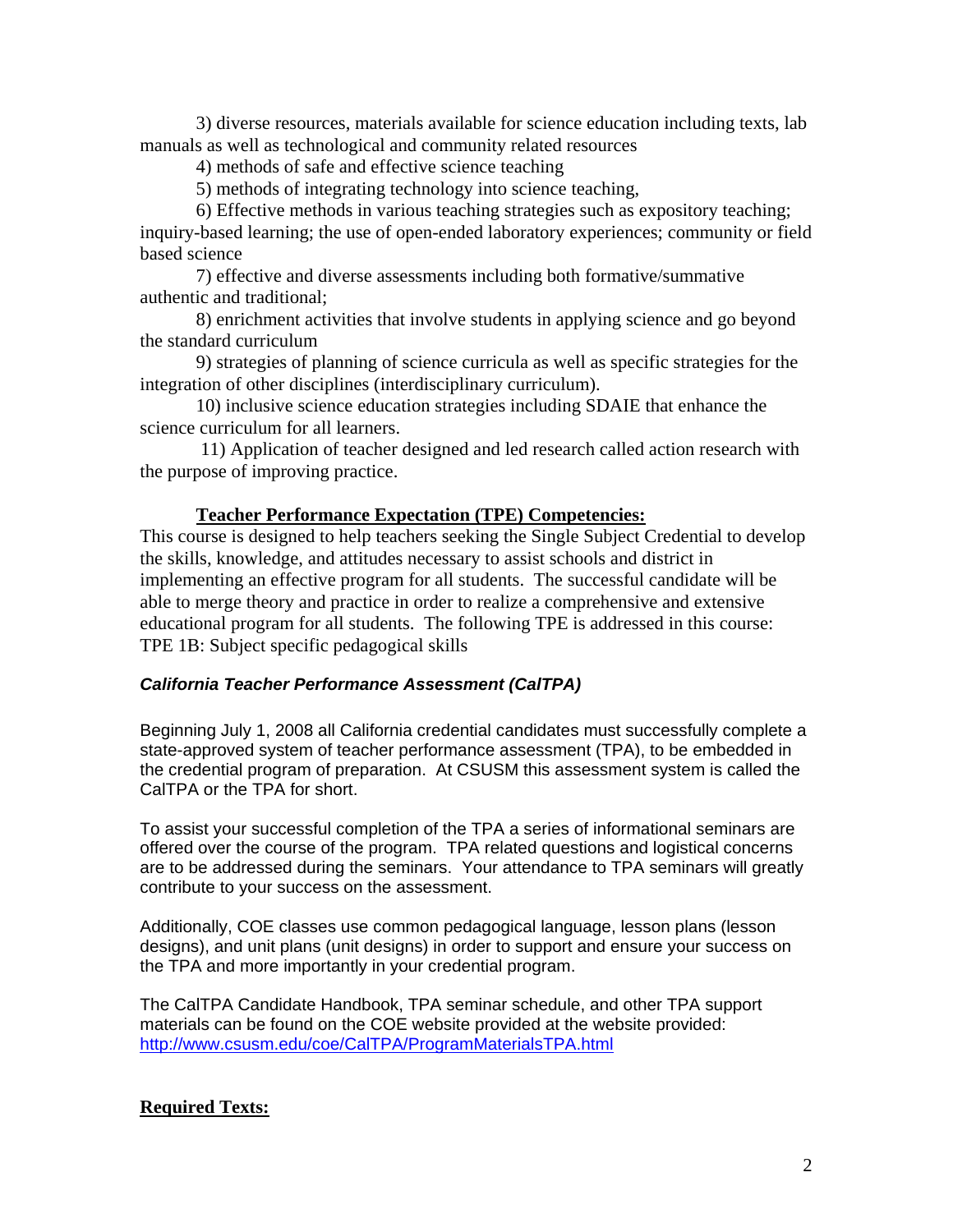Science Instruction in the Middle and High School (Chiappetta and Koballa) (2009 Seventh Edition) available for purchase @ Amazon etc.

Use of Discrepant Events for K-12 Science Teachers (Aztec Press /University Bookstore), (Keating) available in bookstore only

California Frameworks in Science (State Dept of Education) under http://www.cde.ca.gov/re/pn/fd/documents/science-framework-pt1.pdf (see free downloads)

Inclusion of All Students (Choate) Used in other courses already **Optional Texts:** 

The Demon Haunted World (Sagan)

The Structure of Scientific Revolutions (Kuhn)

California Safety Manual in Science (State Dept. of Education)/Flinn Scientific Safety Manual (both available as free downloads)

### **Schedule: Classes will consist of formal class meetings, field trips, video conferences and independent study totaling approximately 20 seminars @ 10 seminars per semester @ 3.0 hrs.each from 4:30-7:30**

### **Authorization to Teach English Learners**

This credential program has been specifically designed to prepare teachers for the diversity of languages often encountered in California public school classrooms. The authorization to teach English learners is met through the infusion of content and experiences within the credential program, as well as additional coursework. Students successfully completing this program receive a credential with authorization to teach English learners.

*(Approved by CCTC in SB 2042 Program Standards, August 02)* 

#### **College of Education Attendance Policy**

 *(Adopted by the COE Governance Community, December, 1997).* Due to the dynamic and interactive nature of courses in the College of Education, all students are expected to attend all classes and participate actively. At a minimum, students must attend more than 80% of class time, or s/he may not receive a passing grade for the course at the discretion of the instructor Should the student have extenuating circumstances, s/he should contact the instructor as soon as possible.

Both attendance and punctuality are essential to completing all work satisfactorily. Only 50% of the potential value for an assignment can be credited as makeup for an assignment that is due and reviewed in a class that was not attended by the student. Two absences in one semester can result in a minimum of one grade lower; three absences can result in a non-passing grade (unless there are extenuating circumstances). Late arrivals will be penalized at the discretion of the instructor.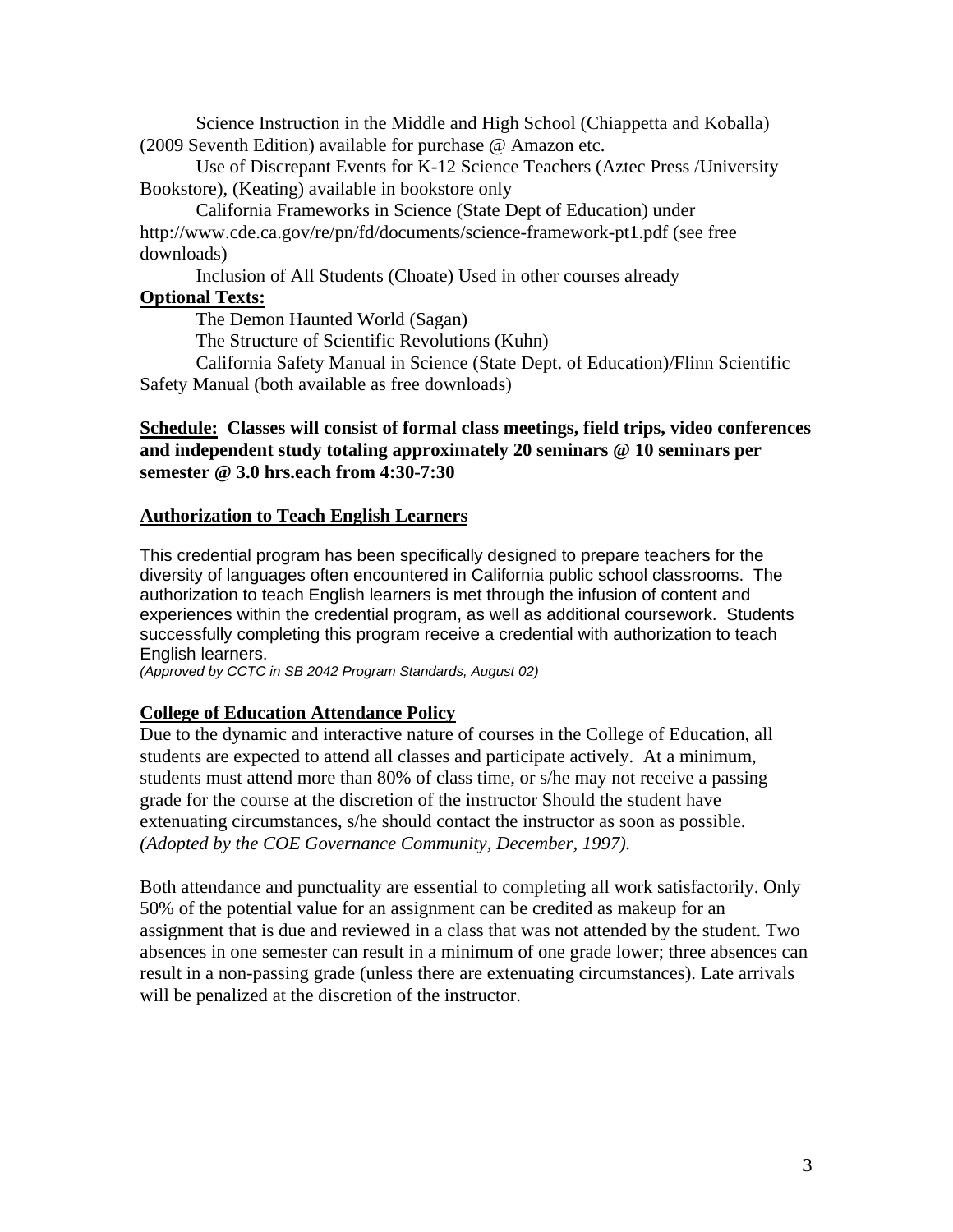### **Students with Disabilities Requiring Reasonable Accommodations**

Students with disabilities who require reasonable accommodations must be approved for services by providing appropriate and recent documentation to the Office of Disable Student Services (DSS). This office is located in Craven Hall 5205, and can be contacted by phone at (760) 750-4905, or TTY (760) 750-4909. Students authorized by DSS to receive reasonable accommodations should meet with their instructor during office hours or, in order to ensure confidentiality, in a more private setting.

**All University Writing Requirement:** A minimum of 2500 words of writing assignments per semester are required. This will be fulfilled through a variety of ways in this course such as : reading logs, action research reports, field trip curriculum plans, discrepant event curriculum plans and independent study reports.

### **CSUSM Academic Honesty Policy**

"Students will be expected to adhere to standards of academic honesty and integrity, as outlined in the Student Academic Honesty Policy. All written work and oral presentation assignments must be original work. All ideas/materials that are borrowed from other sources must have appropriate references to the original sources. Any quoted material should give credit to the source and be punctuated with quotation marks.

Students are responsible for honest completion of their work including examinations. There will be no tolerance for infractions. If you believe there has been an infraction by someone in the class, please bring it to the instructor's attention. The instructor reserves the right to discipline any student for academic dishonesty in accordance with the general rules and regulations of the university. Disciplinary action may include the lowering of grades and/or the assignment of a failing grade for an exam, assignment, or the class as a whole."

Incidents of Academic Dishonesty will be reported to the Dean of Students. Sanctions at the University level may include suspension or expulsion from the University.

#### **Plagiarism:**

As an educator, it is expected that each student will do his/her own work, and contribute equally to group projects and processes. Plagiarism or cheating is unacceptable under any circumstances. If you are in doubt about whether your work is paraphrased or plagiarized see the Plagiarism Prevention for Students website http://library.csusm.edu/plagiarism/index.html. If there are questions about academic honesty, please consult the University catalog.

# *Course Requirements***: See Description of Assignments**

#### *Grading Standards***: See grade sheet and point values of all assignments**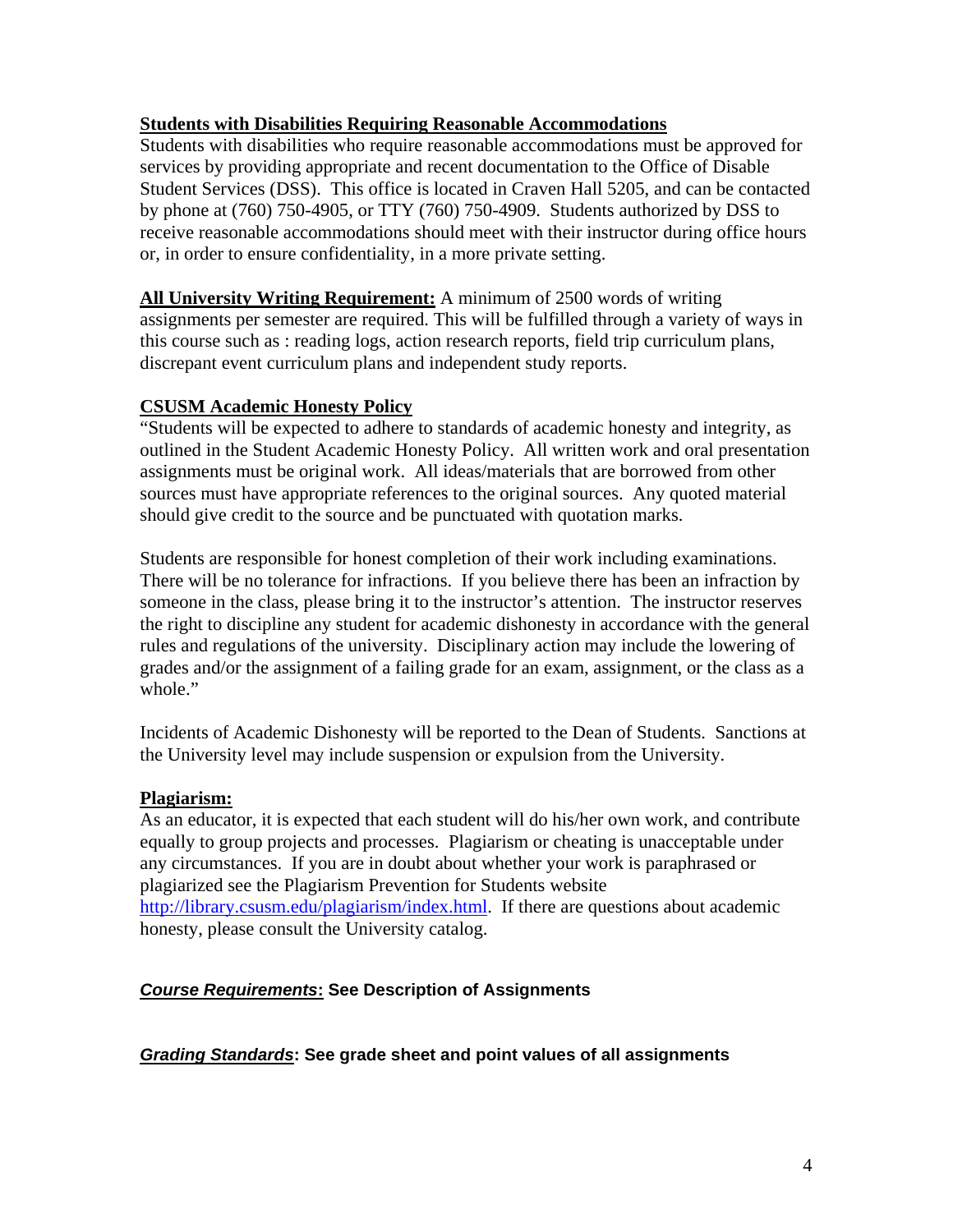#### **Description of all Assignments (by number): Spring Semester Only**

**Assignment 1 Attendance** (each class counts 5 points) In the event of an absence any assignments due that night could receive only 50 % of the potential credit (if made up) since you were not there to interact and discuss the assignment.

**Assignment 2 Science readings in texts** (6 points each chapter) Each chapter is assigned a value of six points that includes your response to the prompt and the discussion of this response in class.

### **Assignments 4 and 5 (Evaluation and Use of Technology Resources) Assignment 4 (Internet Sites) (5pts); Assignment 5 (Technology tool/software) (5pts)**

Spirit of the Assignments: individually explore Internet and video science resources; rate them and provide feedback to classmates regarding their potential use.

For assignment #4 explore in detail at least one Internet site that is a valuable for teachers or students for information, simulation etc. List the URL and access it on Smart classroom projector and navigate the site and explain how you would use it in your classroom.

For assignment #5 explain or demonstrate a tool, or software or some other technology application that you have used or know how to use that would be valuable for a science teacher.

### **Assignment 7: Science Lab (SDAIE) modification using the action research model) (25 pts)**

Spirit of the Assignment: take an existing science lab or activity and rewrite it to be more appropriate for second language learners (use SDAIE techniques). You will evaluate the success of this lab format by using the action research model by comparing the outcomes of the experimental lab (SDAIE) with a control (original lab or activity).

For the assignment: Use the SDAIE lab or activity you have prepared and incorporate it into a class during CP 2 and compare it to outcomes from a control class using the original lab or activity (10 pts total). Your overall grade in this assignment will consist of these formative parts:

1) Share a copy of the original science lab or activity and the revised SDAIE lab (6pts);

2) Discuss the changes/ adaptations you made (4pts);

3) Outline an action research proposal using the action research model (see addendum) and discuss it in class. (5pts).

4) Present the findings from your action research design (triangulated data) by comparing various outcomes from the two lab classes. Some data points for measuring the success (lack of success) of the lab approaches (triangulation) might be: teacher observations and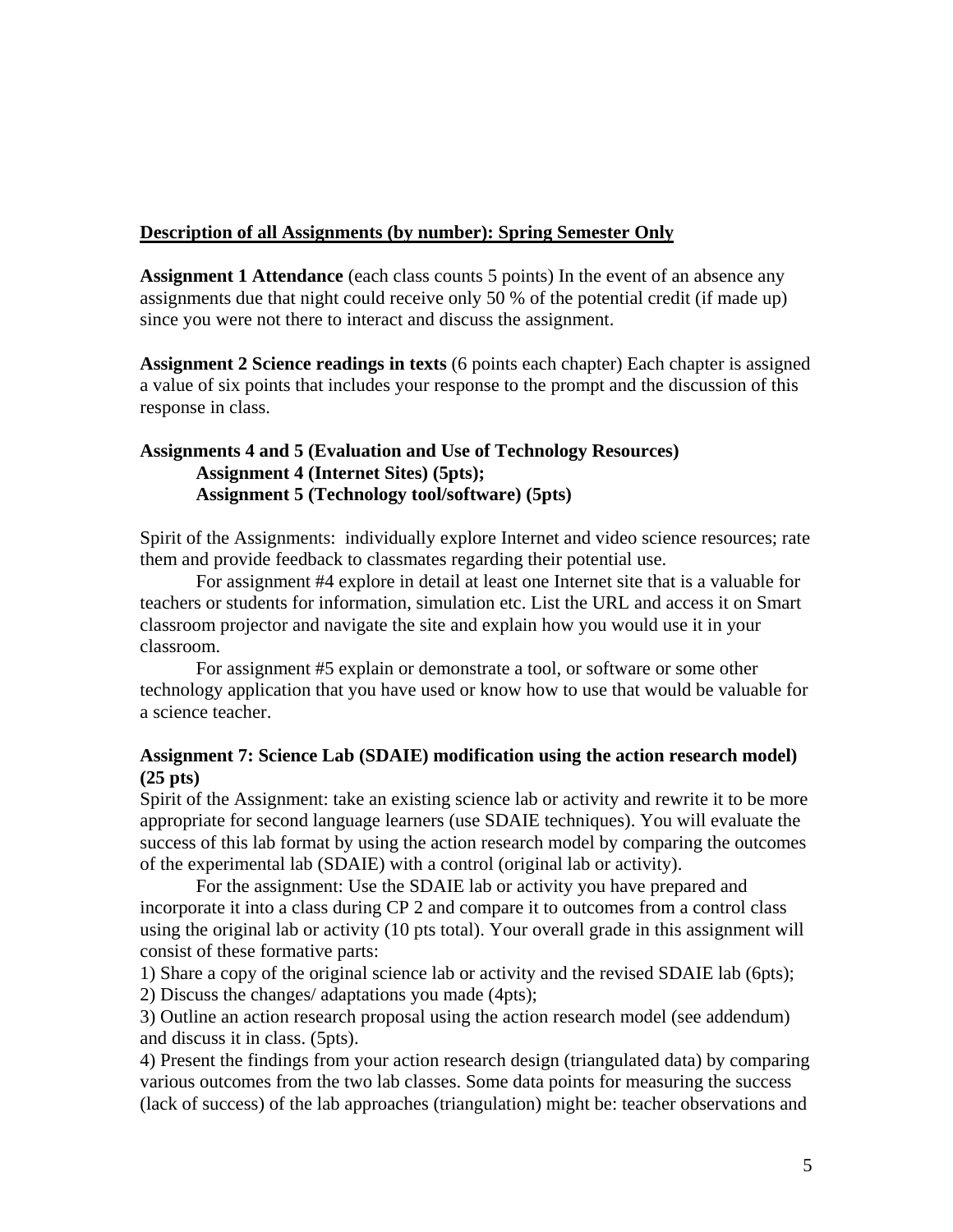notes, focus groups, and student assessment of understanding, quick-writes and class discussions. (10 pts).

**Assignment #10: Comparison of the use of authentic assessment vs. traditional assessments in Science using a mini-version of the Action Research model (20 pts)**  Spirit of the assignment: During CP 2 prepare both an authentic and traditional assessment for the same lesson (different classes or different students within the same class. Justify include their rubrics and implement them in an actual science lesson or lab. Describe the strengths and challenges that you found in using this authentic assessment.

For this assignment be prepared to discuss and include as part of the discussion: 1) a copy of the actual lesson plan; 2) a copy of the two types of assessments and rubrics you used (with student outcome examples if possible)  $(10 \text{ pts}) + \text{Presentation} = 10 \text{ pts} = 20$ 

#### **Assignment 11 Book Report on high interest science book (5 pts.)**

Spirit of the assignment: read a new book in fiction or non-fiction that you would like to read for general interest, deep background or for inclusion in your own class. By reading yourself you increase the likelihood that you will include science reading as part of the curriculum for your own students. Share this electronically with your classmates.

For this assignment read, summarize, rate (1-5 with justification) and make recommendations on how you might incorporate into your teaching either directly indirectly. Share this formal review electronically with instructor and classmates as well as during the general class discussion.

### **Assignment 12 Attendance at a formal or informal science event, presentation or site (10 pts)**

Spirit of the assignment: by attending formal or informal outside events a science teacher is more likely to encourage their own students to seek out such events and include them as part of their curriculum. After having completed assignment # 12 write up a brief report summarizing it and how you might use it in your teaching 1) do a 1-2 minute presentation in class and 2) send an electronic copy to all via email.

### **Assignment 13 Attendance at a field trip to the Reuben Fleet Science Museum and SD Natural History Museum (20 pts)**

Spirit of the assignment: by attending this field trip students will understand: 1) general procedures for planning and implementing a field trip at a formal site in science; 2) how to access and use resources provided by a site prior to going; 3) Pre, during and post lesson plans using both a) prepared curricular materials at a field site; b) teacher developed and implemented curricular materials.

### **Assignment #14 Researching a current issue or topic in science and presenting a mini-lecture on that topic utilizing multiple strategies (20 pts).**

The spirit of the assignment is to research a current issue or topic (outside the traditional science textbook) and apply some of the pedagogical strategies from Chapter 11 (Using lectures in science) to present a 15-minute mini-lecture to the class.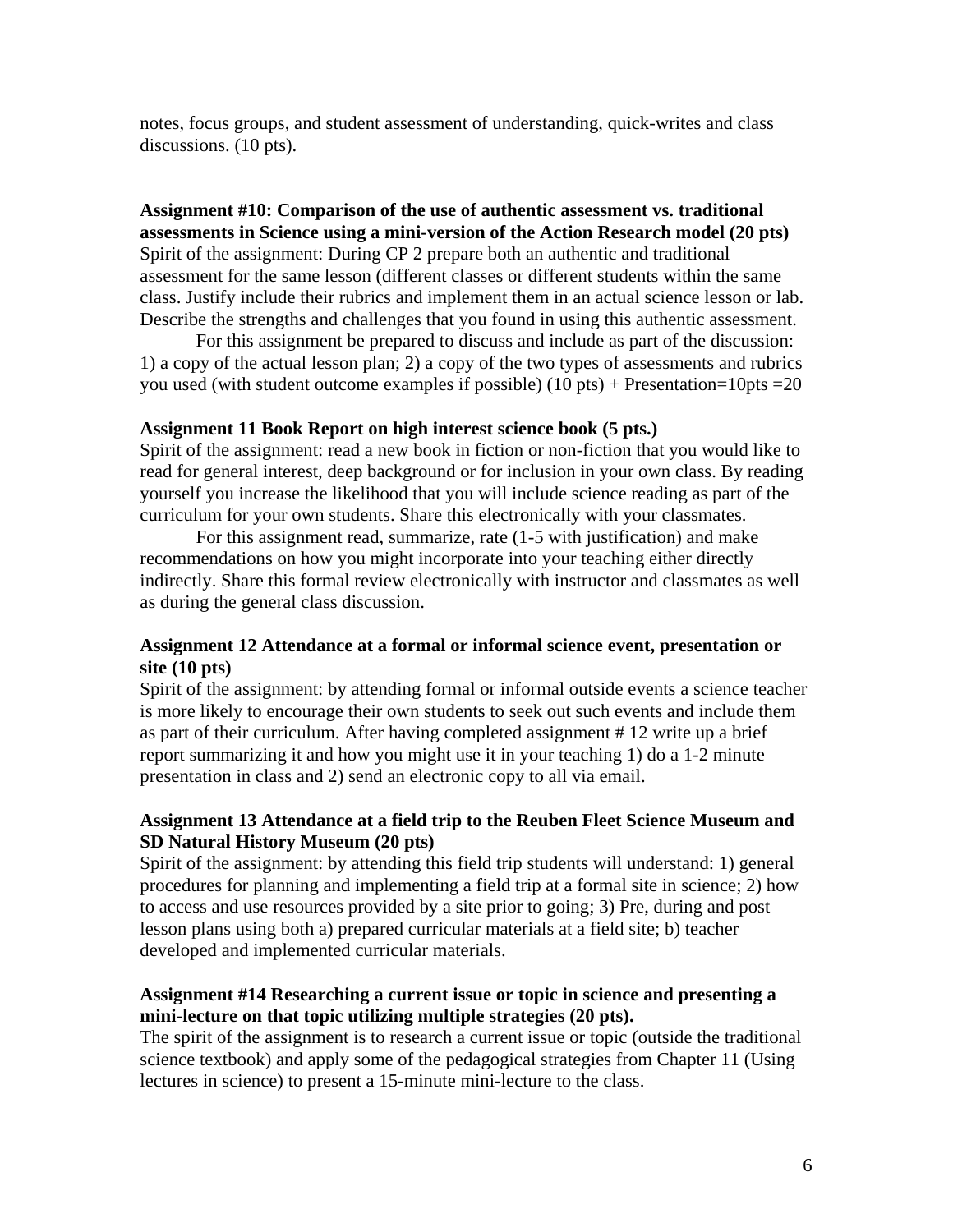### **Assignment #15 Issues in Science Student Teaching (Case Study 2): (Preliminary discussions (3 @5pts each and final written presentation= 15+10=25 pts)**

The spirit of the assignment: This is a form of action research and like the other model used this semester (and the experience of Case Study 1 from Fall semester) will prepare the teacher with a strategy to formally address problems and issues they will face during their careers. The assignment consists of preliminarily sharing issues/ problems/action plans and solutions to various issues that occur during CP2 related to curriculum, teaching strategies and classroom management. The final report will summarize what findings and implications were suggested from the outcomes. The Case Study Model used will be discussed in class and used as an approach to address real solutions understand subsequent outcomes from the action plans.

# **Addendum C (Case Study Preliminary and Final Report)**

Case Study Considerations for Assignment #15 Issues in Clinical Practice 2

**A case study is a formal strategy to collaboratively problem solve some issue in education (in this case science education). Some generalized steps should include at a minimum at least the following preliminary steps leading to a final report:** 

- *1)* **Identify a problem which in inhibiting your ability to teach or the students' ability to learn.** *It may take many forms such as: infrastructure: I room is too small to have laboratory type exercises; management: one of my students will not do any homework; teaching materials: I have no lab manuals and little materials; teaching strategies: I do not know how to deal academically with such a wide range of abilities in my class. ETC.*
- *2)* **Brainstorm possible solutions based on general knowledge from classes, readings, master teachers and prior experiences. After you have discussed the issue with your partner and instructor get feedback and suggestions from them.** *Ex. From infrastructure problem: swap rooms with another science teacher one day a week when they are not using the lab. This should be coordinated with the principal and based on state mandated requirements for safety in science laboratories*

#### **3) Propose an action plan with specific actions and a timeline For three weeks with plenty of warning to the students change rooms to use the lab. Identify additional problems this may create and propose changes.**

**4) Gather data from observations and responses to your plan** 

*Students took an extra five minutes to get to this lab so I said if they were on time this would result in a bonus of 5 pts on their lab report for at least the first three weeks.*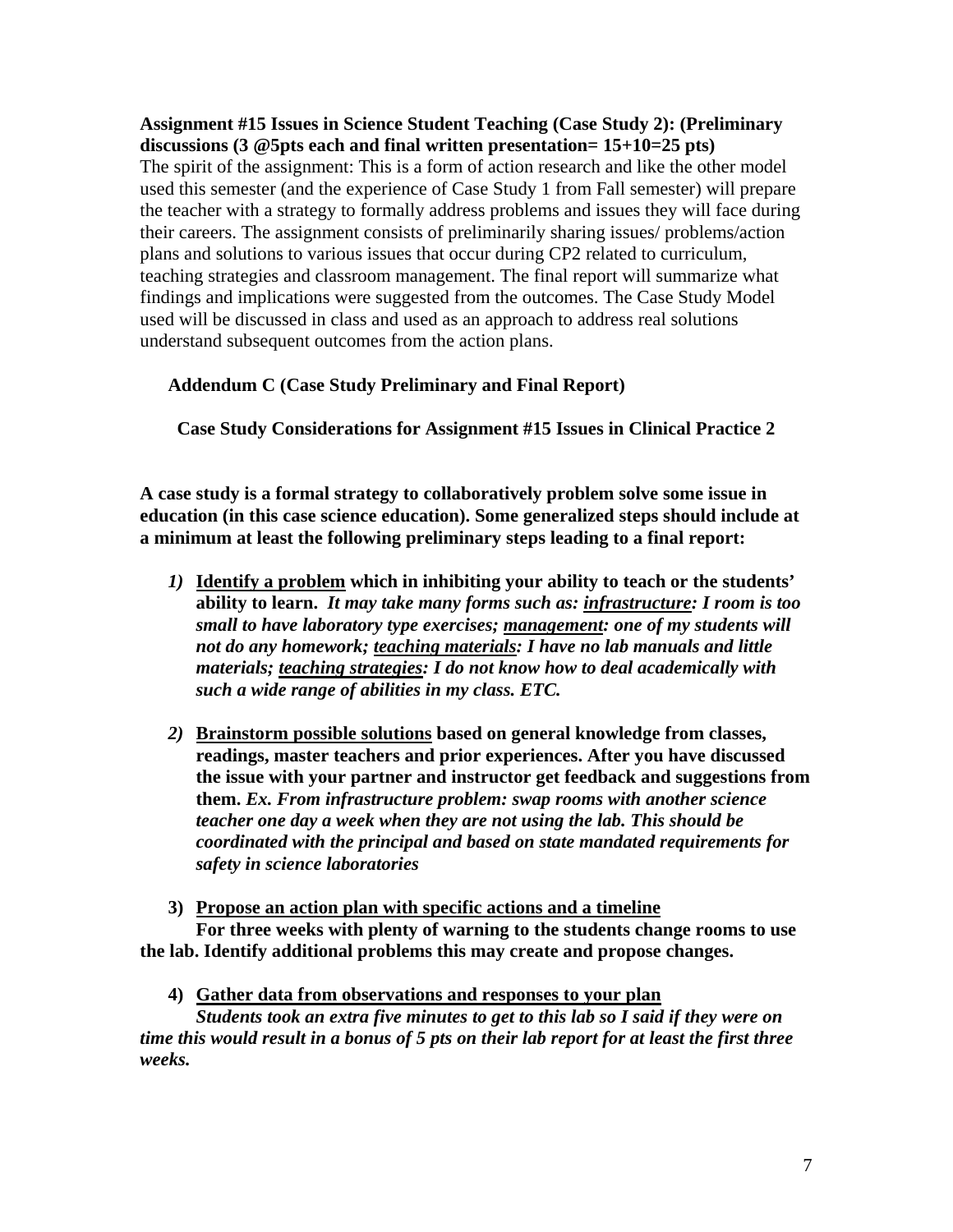**5) Final Report should include aspects of 1-4 in addition to the outcomes and implications from the action plan: What were the successes and the challenges to the plan? What would you do next to improve on it?** 

*I would request an adequate lab space from the principal or whoever schedules a year prior. I would make a recommendation on which room might be a good fit for my curriculum and point out the state requirement for adequate space and safety for laboratory based science classes.* 

# **Spring Semester:**

# **Assignments due prior to Class #1 January 31**

**1)** Reading log Ch 11 (Lecture): **Prompt: What are the pro's and con's of using lectures (expository teaching)? Which of these ideas will I incorporate in my 15-minute lecture? (no questions assigned)** 

# **#1 January 31 (Monday) Theme: The lecture as a teaching strategy in Science**

- Review syllabus for second semester
- Construct a graphic organizer for semester 2
- Discussion of prompt from Ch11
- \*Discussion of assignment regarding ratings of technology tools/software #5 and internet resources #4 (see description in syllabus)
- Keating mini-lecture #1 Model lecture that integrates some of the ideas from Ch 11 "Factors that affect the success of Navajo Students in High School Science"

# **Next time:**

- Prepare a mini lecture as part of a small unit on some current topic/issue in Science for one of the next classes (create schedule) Assignment #14
- Presentation/Handout of ratings of technology tools/software #5 and internet resources #4
- Read and address prompt for Ch 12 Science Technology and Society (Integrating Science as a Discipline) and Ch 15 Use of Technology in Science: **Based on the content of each of these two chapters: Discuss the range of technology you would use or have used (or seen) in the science classroom (Elaborate and Be specific)**

# **#2 February 7 (Monday) Theme: Technology resources in Science**

- Presentation of lesson on current topic in science using mini-lecture approach (15 minute max) (aligned with Ch 11 Lecture Strategy) Assignment #14 (2-3) presentations)
- **Discussion of Best Practices in Science Teaching from both technology tools/software and Internet Resources for:**

#4 explore in detail at least one Internet sites that is a valuable for teachers or students for information, simulation etc. List the URL and access it on Smart classroom projector and navigate the site explaining how you would use it as a resource.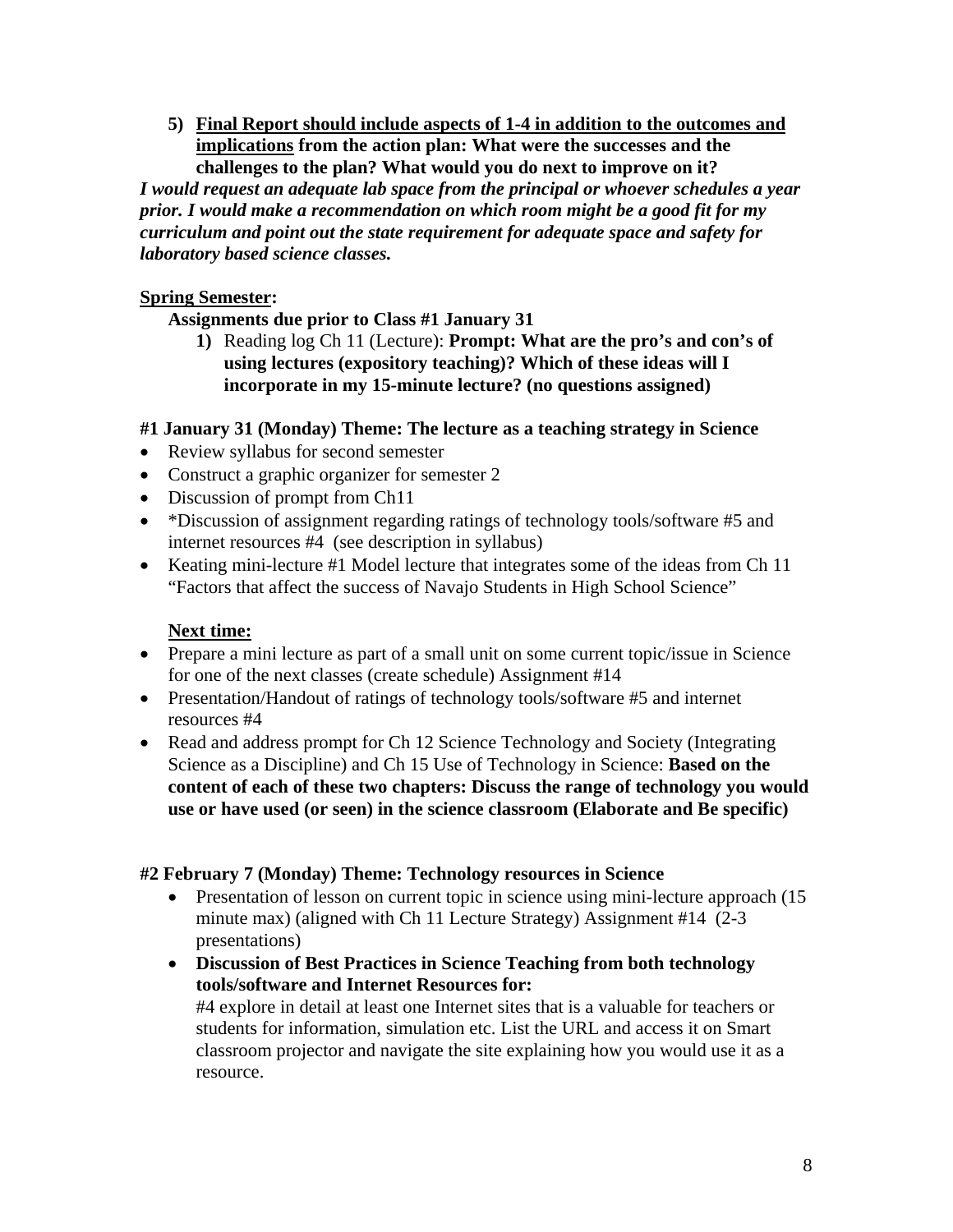#5 explain or demonstrate a tool, or software or some other technology application that you have used or know how to use that would be valuable for a science teacher.

• Discussion of prompt responses from Ch 12 and Ch 15 on technology

# **Review Assignments for Next class:**

**1)** Reading prompt to respond for Ch 8 (Teaching for Diversity): **As a result of reading this: What are some specific strategies (teacher, student and curricular) you would (or have) use to adapt learning for second language learners in your science classroom (elaborate and be specific)?** 

# **#3/#4 March 5 Saturday 9-3 Themes: SDAIE instruction in Science and Extracurriculum Strategies in Science**

- Discussion of reading response to prompt from Ch 8 Diversity in Science Instruction
- Keating mini-lecture #2: " Successful SDAIE strategies with Navajo Students: Findings from dissertation study"
- Student Mini-Lectures (4-5 presentations) with critique/evaluation
- Review of Inquiry based topics (DE/Open ended experiments) with an introduction to curricular and extracurricular science projects: Odyssey of the Mind/ Invention Convention/Toys in Space as additional models of Inquiry based learning (some modeling and practice in implementing these)
- Presentation of any carry-over technology assignments
- Discuss SDAIE action research project specifics below

# **Review assignments for next class:**

- 1) Using a Science lab that you are scheduled to use in CP2 adapt it to apply some of the SDAIE strategies (teacher, student or curricular) you have discussed. Be prepared to: 1) share these labs (the control (traditional) and experimental (SDAIE) using a visual (overhead/PowerPoint): 2) Use the action research proposal form (see syllabus addendum) to discuss your research design on addressing the question: Effectiveness of SDAIE techniques in science lab settings **(See Assignment # 7 description in the syllabus).** Your **final report** research report will include: 1) copies of both experimental and control lab directions; 2) Complete Action Research Report including findings from the study **(Final action research findings due on April 11**
- 2) Reading log response from Chapter 13 Laboratory and Field work: **Prompt (Based on the reading): Discuss a range of ways that you have or will use laboratory and field experiences in your science classroom? More specifically how have you or will you incorporate open-ended elements (inductive) strategies into lab or field exercises?**
- 3) Read section on Authentic/Alternative Assessments from text Ch 4 (pp 55-58): **Prompt: Which one these alternative assessments would you consider using this semester in your science teaching (as well as applying to Assignment #10 i.e. Action Research mini-project comparing traditional to authentic assessment? Why don't you see more of this type of assessment and how might you overcome these challenges?**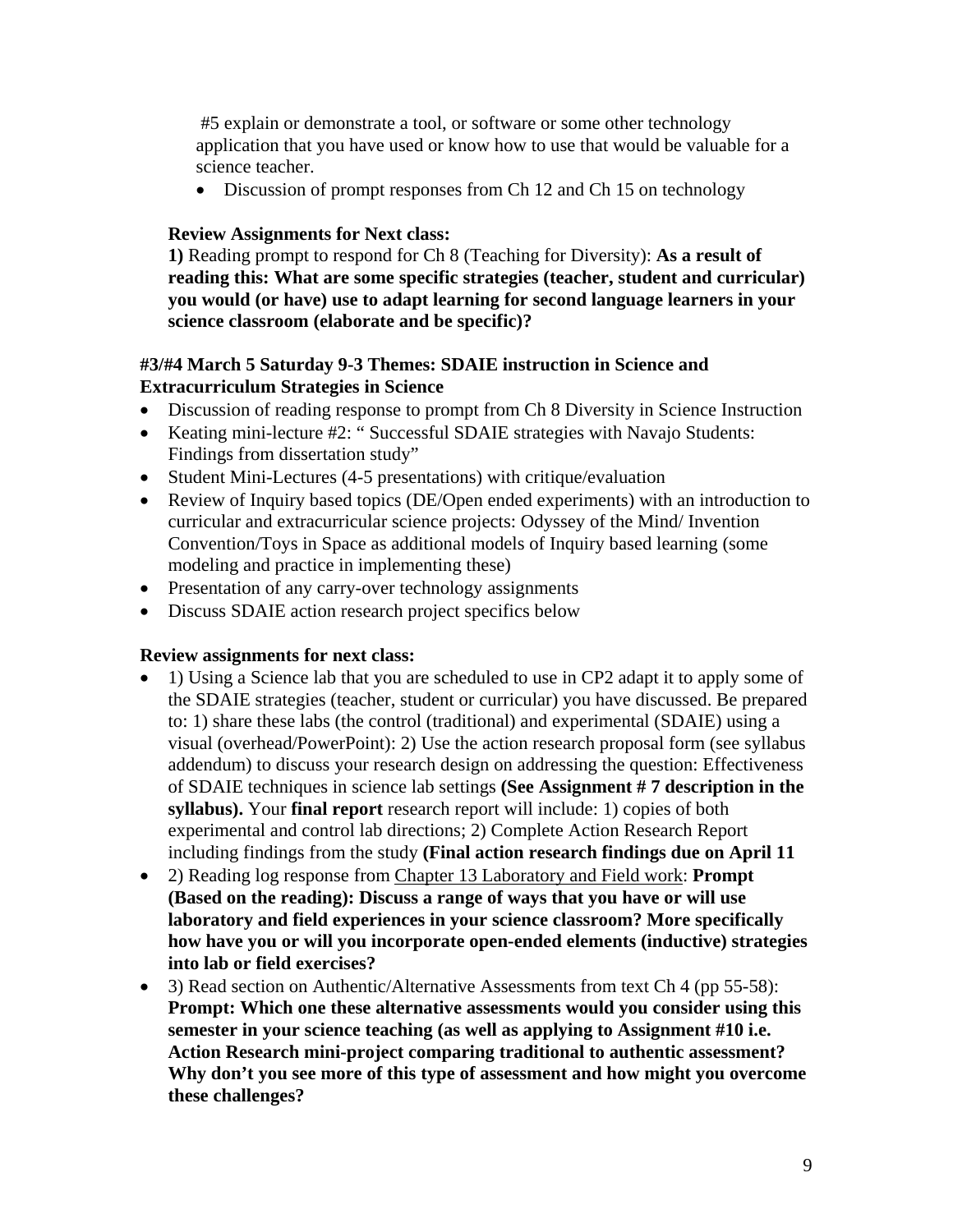4) Issues in Science Student teaching presentation of question or problem that will be addressed in CP 2 (development of Case Study 2 Issue(s) (#15)

# **#5 March 14 (Monday) Theme: Using Action Research as a Science Teacher/SDAIE**

- Present preliminary experimental (SDAIE lab) and control science lab instruments and Action Research Proposal that will be used in conjunction with Assignment #7: Effectiveness of SDAIE techniques in science lab settings
- Keating mini-lecture #3 "Examples of applying Action Research to the Science Classroom"
- Mini-Lecture presentations (2)
- Issues in Science Student teaching CP2 statement of question or problem that will be addressed (development of Case Study 2 Issue(s) (#15). **(First preliminary discussion)**
- Discussion of reading prompts from Ch 13 Laboratory and Field Work
- Discussion of prompts for Ch 4 pp 55-58 on Authentic Assessment
- Discussion of Assignment #10 Mini-Action Research: Effectiveness of Applying Authentic Assessments to a Science Classroom".

# **Review assignments for next class:**

- 1) Assignment **#10 (See description in syllabus):** Applying Authentic Assessments to a Science Classroom. As part of the student teaching experience: you will design and use an authentic assessment and compare its effectiveness with a more traditional assessment (action research) for the same lesson (i.e. a control and experimental design). Note: For next class bring 1) both the authentic instrument (experimental) and traditional instrument (control) and the rubric to score them as well as the 2) what data you would collect to draw some conclusions. **Your final** report will include: 1) copy of lesson plan used, 2) both forms of assessment instruments and rubrics used and 3) findings from this research. **Due: April 25**
- **2)** Presentation of book report Assignment #11

# **#6 April 11 (Monday) Theme: Using Authentic Assessments in Science**

- **Second Preliminary discussion** on progress of Issues in Science Student teaching CP2 (#15): What are your action plans/progress so far? Questions/concerns? Final Report due: May 16th
- Presentation of instruments/ rubrics for (traditional and authentic assessments) and action research proposal that you will use in conjunction with Assignment #10 (Effectiveness of Authentic Vs Traditional Assessments in a Science Classroom). Final report and presentation due April 25
- Presentation of reading (book) report Assignment #11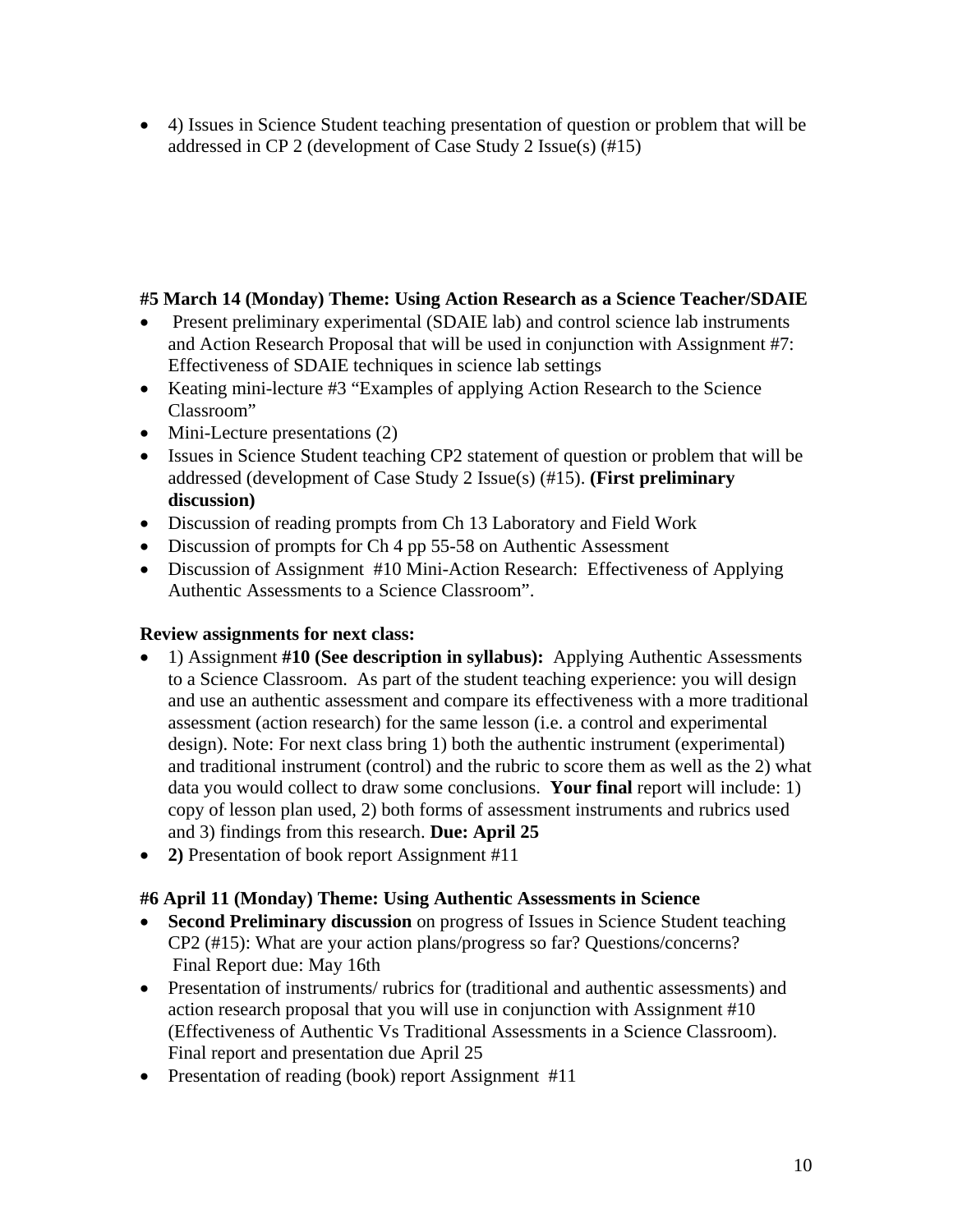- Keating mini-lecture #4: "Teaching to the Second Tier: Why are we losing so many good science teachers?"
- Mini-Lecture presentations (final 2)

# **Review assignments due for last class (April 25 and Field trip on April 16):**

- Presentation of Mini-Action Research findings on: Assignment #10 Effectiveness of Authentic Vs Traditional Assessments in a Science Classroom (**Note requirements on syllabus)**
- Complete Independent Study/Open date assignment (#12)
- Continue to gather data for Issues in Science Teaching (third preliminary report due) Final report due May  $16<sup>th</sup>$
- Review web pages for Reuben Fleet and Natural History Museum (agenda for field trip)
- **#7-#8 April 16 Saturday (9-3 counts as two classes): Field Trip to a Formal Museum site (Reuben Fleet/ Natural History): Theme: Use of Community Resources in the Curriculum (Assignment #13)**
- Educational Resources at both museums (based on handouts/WebPages
- In subject matter teams: Design a pre/ during/post lesson that includes specific logistics and assessments for one or more of the demonstrations at Reuben Fleet (final team written design made available to all via email)
- In subject matter teams: Design a pre/ during/post lesson with specific logistics and assessments for one or more of the demonstrations at the Natural History Museum (final written design made available to all via email)
- After viewing one of the available movies at the site: How would connect it to the curriculum and how would you make students accountable for the material seen in movie? (Written response made available via email)

# **Review assignments due for last class (April 25):**

- Presentation of Mini-Action Research findings on: Assignment #10 Effectiveness of Authentic Vs Traditional Assessments in a Science Classroom (**Note requirements on syllabus)**
- Complete Independent Study/Open date assignment/send via email and discuss in class (#12)
- Continue to gather data for Issues in Science Teaching (third preliminary report due) Final report due May  $16^{th}$

# **#9 April 25 (Monday) Theme: Using the Case Study Model of Action Research to assist in Solving Problems in Science Teaching**

- **Third Preliminary Report:** Issues in Science Student Teaching CP2. What are your action plans/progress so far? Findings? Questions/concerns? (Final due on May  $14<sup>h</sup>$ )
- Final Mini-Action Research Findings from Assignment #10 Effectiveness of Authentic Vs Traditional Assessments in a Science Classroom (**Note requirements on syllabus)**
- Brief summary of Independent Study/Open date assignment (#12)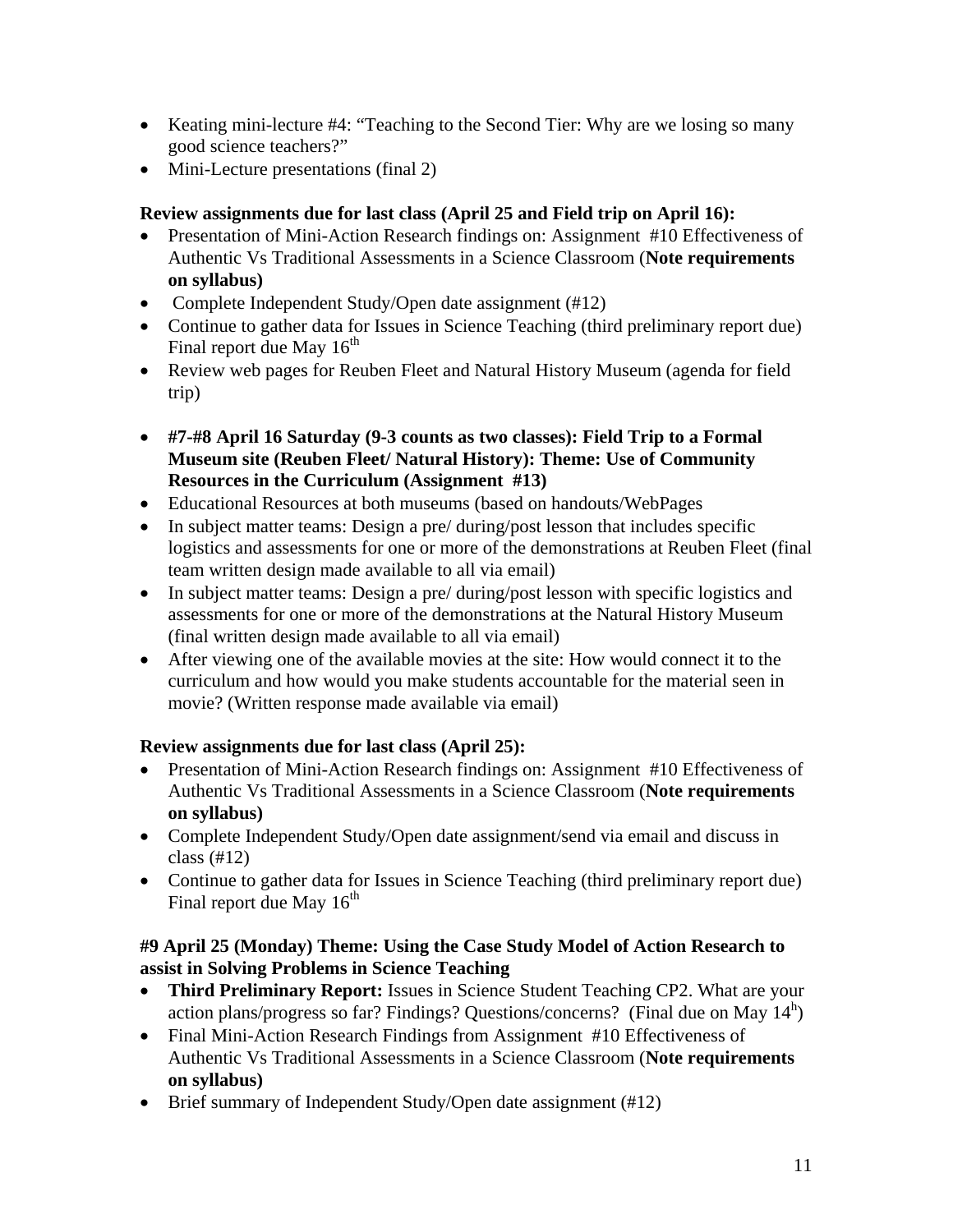- Final evaluation of course: Review/Assessment/redesign of Graphic Organizer
- Instructor evaluations

**Assignments (by number)/Requirements:** (each will count as the points noted). The final grade for part a and b with be the % of total points earned that semester converted to a letter grade (90-100=A etc.)

1) Attendance/participation (5 pt. per class) (50 pts.) 2) Science Methods Text Readings/Prompts (6 Chapters @ 6pts each) (36 pts) 4) Presentation on technology tools for best practices in Science (5 pts) 5) Presentation on Science Internet sites (5 pts) 7) Science lab SDAIE modification and action research findings (25 pts) 10) Development and implementation of authentic assessment and comparison to traditional assessment (mini-action research findings) (20 pts) 11) Book Report on high interest science book (5 pts.) 12) Open ended science related event both semesters (independent study) (10 pts) 13) Strategies for implementing field trips at the high school level: Reuben Fleet/National History Museum (20 pts). 14) Presenting a mini-lecture on a current topic in science (20 pts) 15) Case Study: Issues in student teaching  $CP2 = (5+5+5+10= (25 \text{ pts})$ 

Optional/Extra credit: (maximum 10 pts)

- 1) Directorship (5 pts.)
- 2) Attendance at a Science Conference: SDSEA or CSTA or NSTA or other

Conference (5 pts. one day)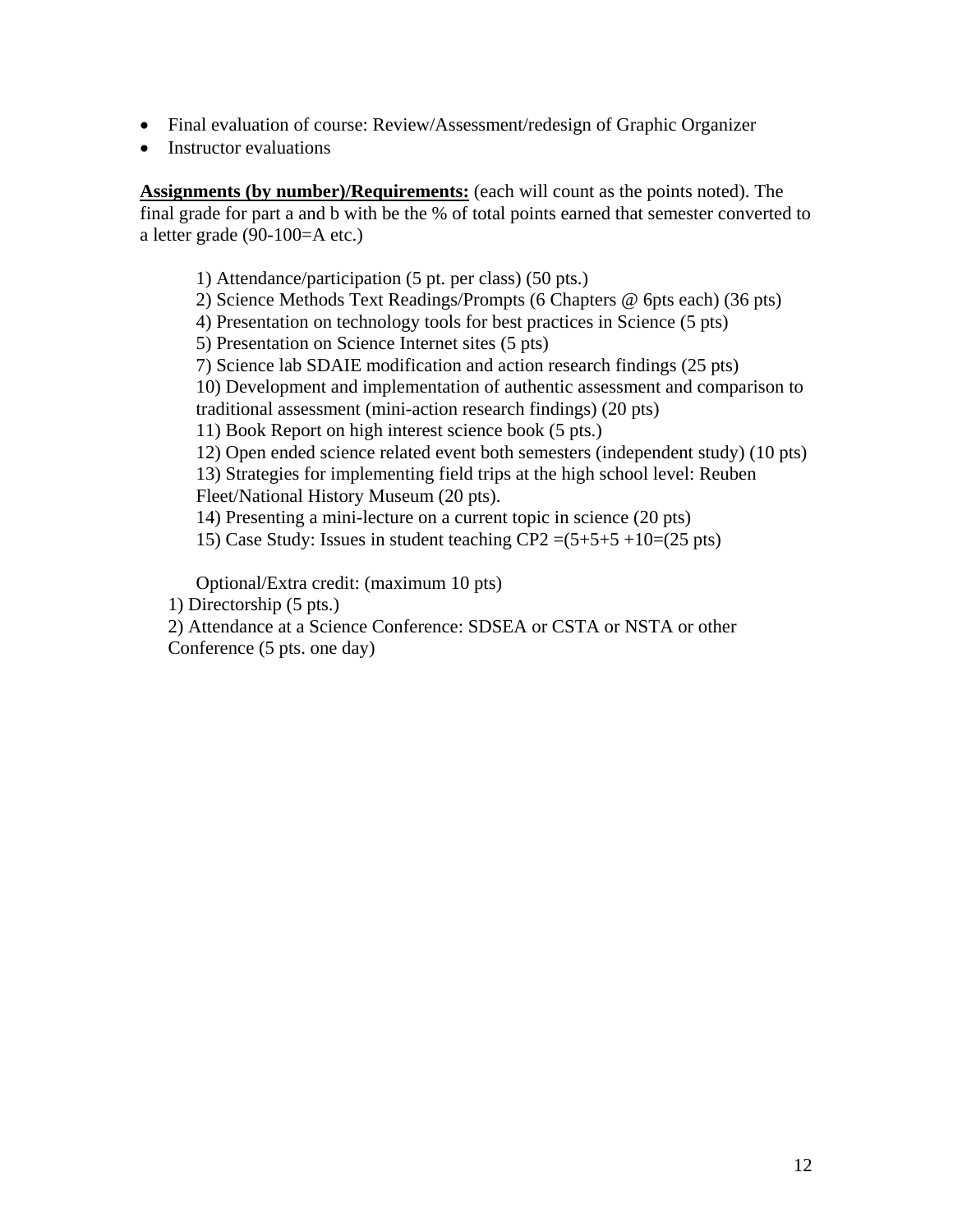# **Addendum A (Spring Grade Sheet)**

#### **EDSS 545 B Spring Name** Semester Grade Sheet **Sheet Semester Grade Sheet**

#### **Assignment Number/Name**

#1 Attendance (5pts each class) indicate nights absent by date (50 pts possible)

#2 Science text reading logs 6 readings X (6pts each) indicate scores on each chapter assigned below) (Ch 4\_Ch8\_Ch11\_Ch12\_Ch15\_Ch13\_) (36 Pts)

#4 Presentation of internet site 5pts

#5

Presentation of Technology tools/software (5pts)

#7 Action Research Study on Effectiveness of SDAIE vs Traditional Lab Experiences (10 prelim + 15 final= (25 pts)

> Preliminary Proposals Final Written and oral report of findings

#10 Action Research Study on Effectiveness of Authentic vs Traditional Assessments (10 prelim+10 final= (20 pts)

> Preliminary Proposals Final Written and oral report of findings

#11 Book Report on high interest science book (5 pts)

# 12 Independent Study at formal or informal science event (Report) (10 Pts)

#13 Attendance and Reports on Science Field Trip (20 pts) Reuben Fleet Natural History Movie

#14 Mini-Lecture as introduction to science topic (20 pts)

#15 Issues in Science Teaching (Case Study Approach) 5+5+5 (prelim)+10(final)=(25 pts)

> Total Possible= 221 pts Points Earned= Average/Grade=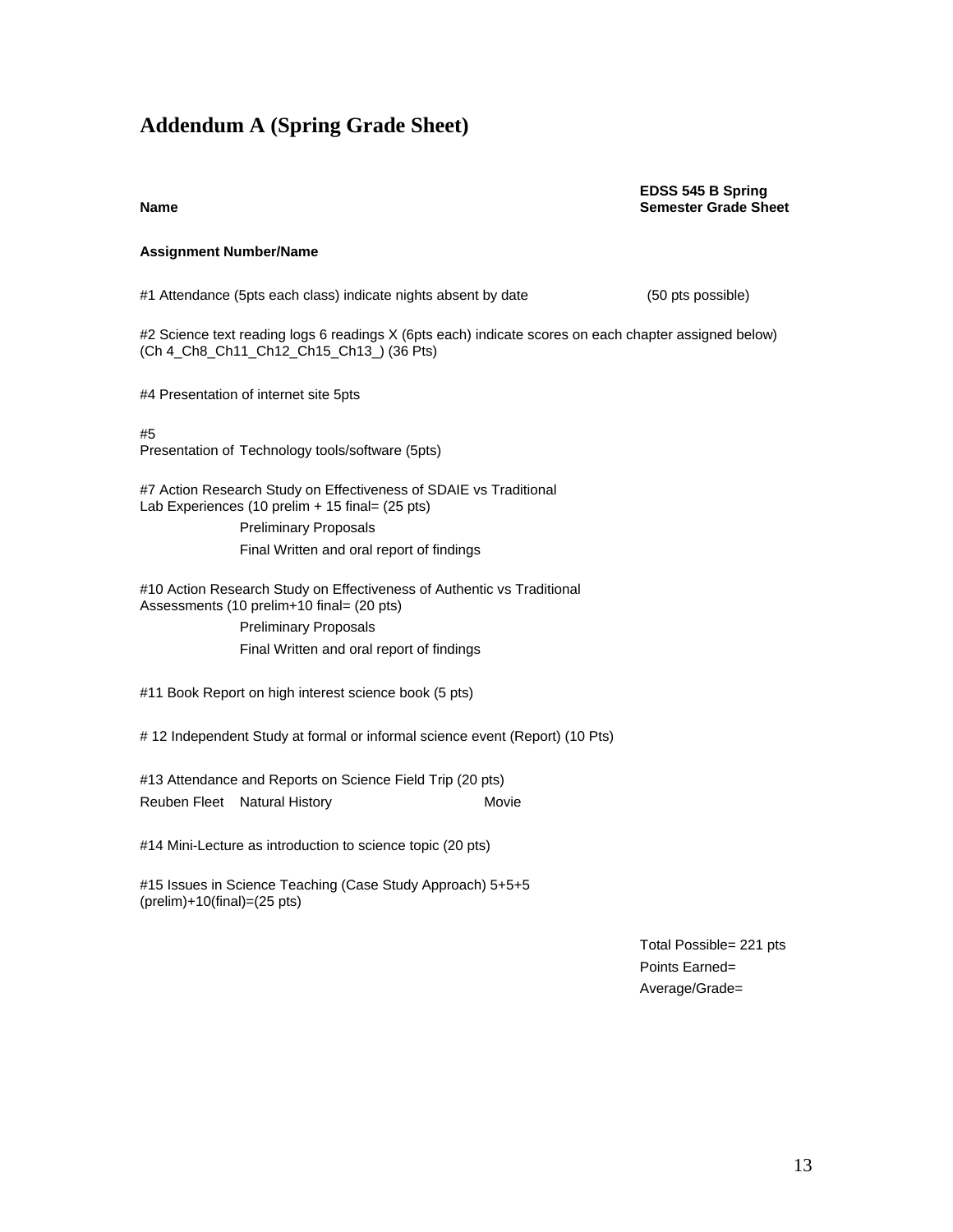# **Addendum B (Action Research Design Proposal/Final Report: Use with Assignment #10)**

# Action Research Project Design Proposal Plan

# **Purpose:**

1) To apply the principles of action research in a teacher directed and designed project.

2) To model the concept of the teacher as a researcher.

# Design Plan

**Problem:** ( specifically what question(s) are you posing)

**Information:** ( what are potential sources of background information related to your question(s). This literature review of your topic can assist you in more formally organizing both your questions and as a basis for formulating your research design. Although it is not part formally a part of this assignment to include this you have done a lot of informal background reading and discussion to inform you related to this topic.

**Hypothesis:** ( based on background information and what do you predict will be the answer to the question). This may be stated in the form of a null hypothesis (ex. there will be no difference between method A and B in learning science concepts) or research question format (ex. students will learn science concepts better when using method A). Remember it is not so important that the data supports or refutes the hypothesis but rather that it (data) accurately justifies your conclusions.

**Experimental Design:** This section should include an overview describing **the nature of the type of research study** i.e. quantitative, qualitative (or both) as well as the general procedures which will guide you such as: any materials, instruments and techniques utilized **to gather data**; the **subjects** which will be the focus of the study; **time frame** for conducting the study; and methods used to **analyze data.** Remember to explain how you will attempt to control the critical variable of researcher effect with **triangulation techniques** (since in many cases you will be both the teacher and the researcher).

**Data/Results:** How will the data be represented? For example, will a journal be used, data tables constructed and or graphs produced? If statistical analysis, please specify.

**Conclusions:** Is the analysis of your data support , refute (or yield inconclusive results)related to your hypothesis? What inferences could you draw from the conclusions? What additional questions and research might your results suggest? What potential implications might your findings suggest (for your classroom or for learning and teaching in general)?